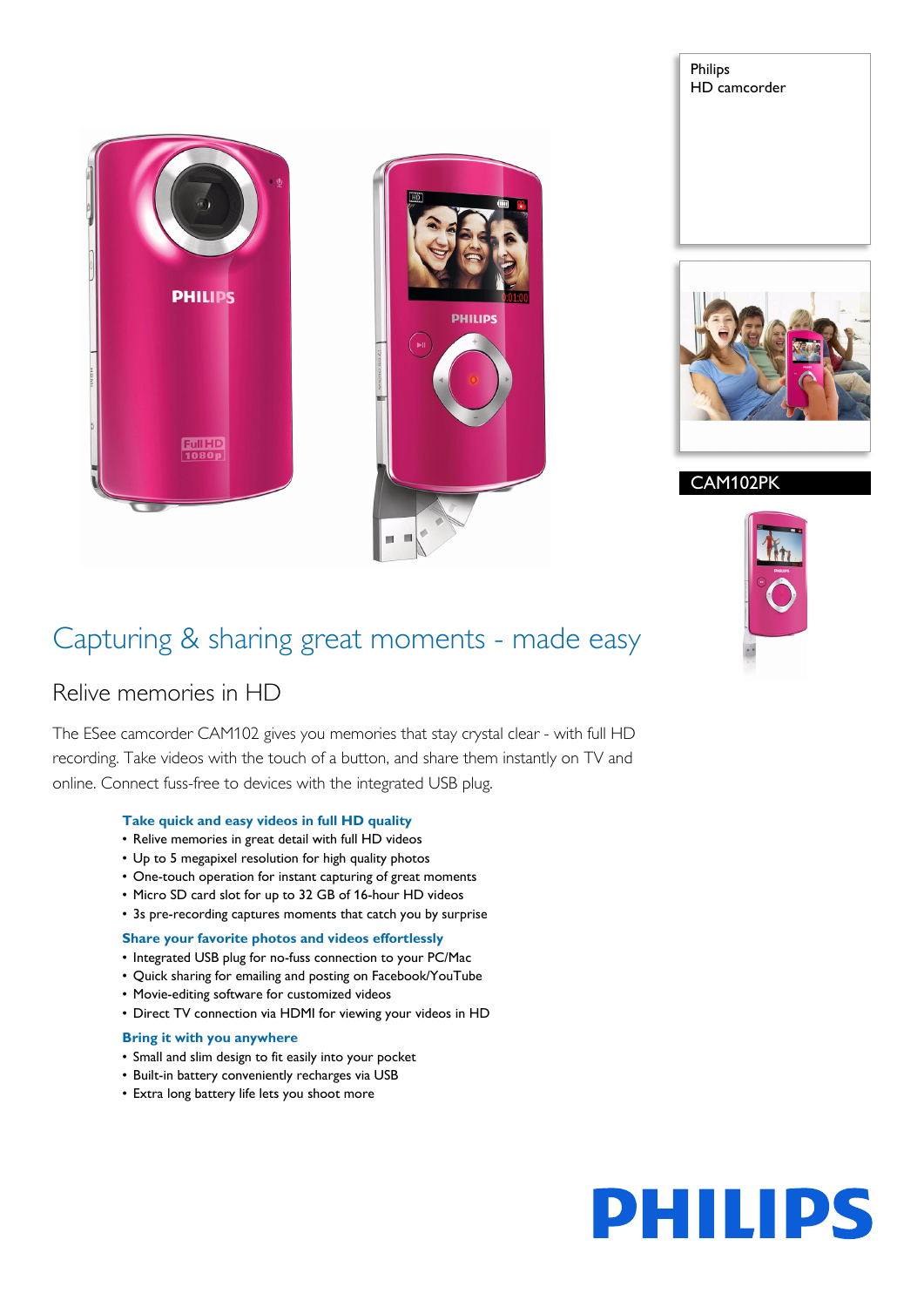## **Highlights**

### **One-touch operation**



Never miss another marvelous moment again. With the Philips camcorder's fast start-up time, you can start shooting away instantaneously. Thanks to several advanced features, like fast processor speed and dedicated signal processing, it takes only two seconds to start up the Philips camcorder. The buttons are designed with simplicity in mind, so all you have to do is press one button to start filming in high definition. The Philips camcorder keeps you ever ready to capture surprising events without missing a beat.

### **Quick sharing**



With the built-in Windows software, you can post your movies on websites like YouTube, Facebook, Twitter and Vimeo with no fuss. For Mac users, you can easily organize, edit and share with iMovie from iLife. With an advanced compression technique, the HD video format (H.264) used by the Philips camcorder can generate smaller files than those from standard camcorders, digital cameras and mobile

phones without any loss in video quality, so you can share them faster! These files can also be used by other programs like iPhoto and Windows Movie Maker.

### **Integrated USB plug**



Integrated USB plug for no-fuss connection to your PC/Mac

### **Full HD (1080p) videos**



Capture and enjoy videos in full high definition quality (full HD 1080p). "1080" refers to the display resolution, in terms of the number of horizontal lines on screen. "p" stands for progressive scan, or the sequential appearance of the lines in each frame. 1080p gives video quality that is superior to that found in typical mobile phones and digital cameras. In addition, the camcorder uses the same video format as Blu-ray players and discs – H.264. This highly sophisticated format delivers superb HD picture quality, letting you savor crystal clear memories on video.

#### **3 sec pre-recording**



Life's best moments sometimes catch you by surprise. But with 3 sec pre-recording, you can capture more on video, even if you hit the button a few seconds too late. With 3 sec prerecording selected, your camcorder will automatically start recording three seconds before you press the record button. With this constant buffer, you will never miss getting anything on video again.

### **Micro SD card slot**



Now you can shoot as much as you want with the Philips camcorder's micro SD card slot. Small in size, but large in storage capacity, micro SD cards safely store all your videos and photographs. Its diminutive size also means that packing a few more to carry along is no trouble at all. The card slot on the camcorder convenient takes all universal micro SD cards, letting you expand the memory up to 32 GB, which provides for 16 hours of video in HD. Go on and click away.